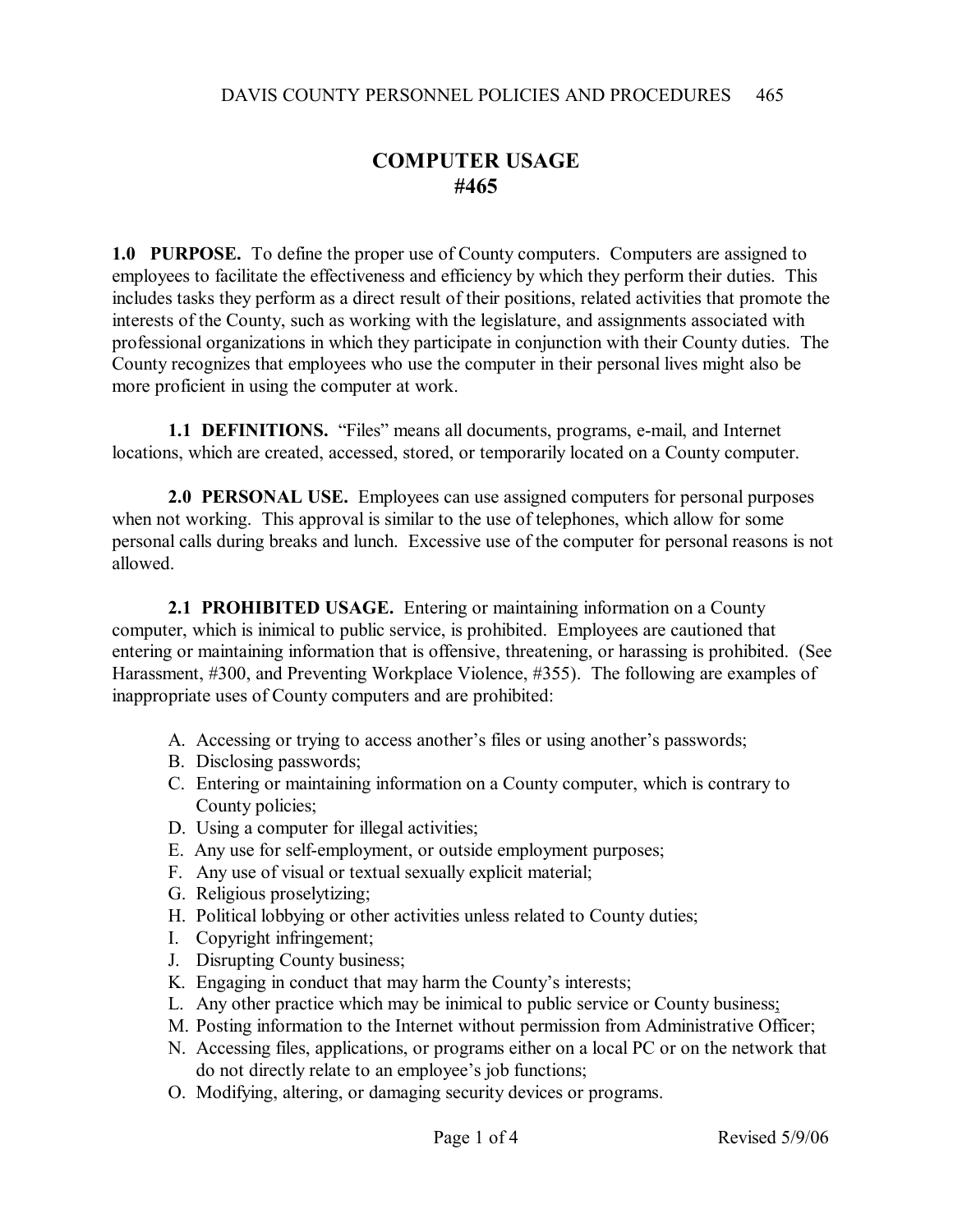**3.0 PRIVACY.** All files created, accessed, or stored on a County computer are considered County property. Administrative Officers are allowed to review files on computers in their departments. Authorized employees of Information Systems may review files on computers. Employees are advised that there is no right to privacy when using a County Computer.

**3.1 MONITORING OF COMPUTERS.** The County reserves the right to monitor all files on computers. Monitoring methods may be electronic or manual and will be done at the discretion of the Information Systems Director or upon request of the Administrative Officer.

**3.2 RECORDS AND INFORMATION** (See Davis County Code Chapter 2.36 and Code of Conduct) Employees shall comply with the Davis County Government Records Management Ordinance when handling County records.

**4.0 LICENSES.** Employees shall use computer software only in accordance with the license agreement. Copying software licensed to, or developed by, Davis County for home computer use or any other purpose is prohibited. Bringing software from home computers to run on Davis County computers is also prohibited.

**5.0 EQUIPMENT.** Only authorized employees of the Information Systems Department may purchase, move, alter, or repair computer equipment and wiring.

**5.1 PERSONAL COMMUNICATION DEVICES.** The Information Systems Director may authorize a personal communication device owned by an employee to be "attached" to a County computer upon request of the employee and with the approval of the Administrative Officer. The employee shall submit proof of license when making the request. The Information Systems Director will approve those models determined to be efficient and compatible with County processes and equipment. The Information Systems Director will make the final decision regarding the feasibility or appropriateness of attaching a personal communication device to County computers. The County will not assume any liability for the proper functioning of the device or damage that may be caused to the device, files, or accessories. Employees are reminded that paragraphs 3.0 and 3.1 govern any files or information associated with the personal communication device. The device shall not be used in any manner that causes the County to incur usage, airtime, or other costs. Any costs incurred in the use of the device, including maintenance and repair, shall be borne by the employee. The device must be used in accordance with the other paragraphs of this policy.

**6.0 E-MAIL.** E-mail is a business tool. Used correctly, it can be an efficient, productive, and cost-effective way to disseminate information. Employees are encouraged to take full advantage of it for County business. However, the same standards of decorum, respect, and professionalism that guide employees in their face-to-face interactions apply to the use of e-mail. Employees are required to report inappropriate use of e-mail.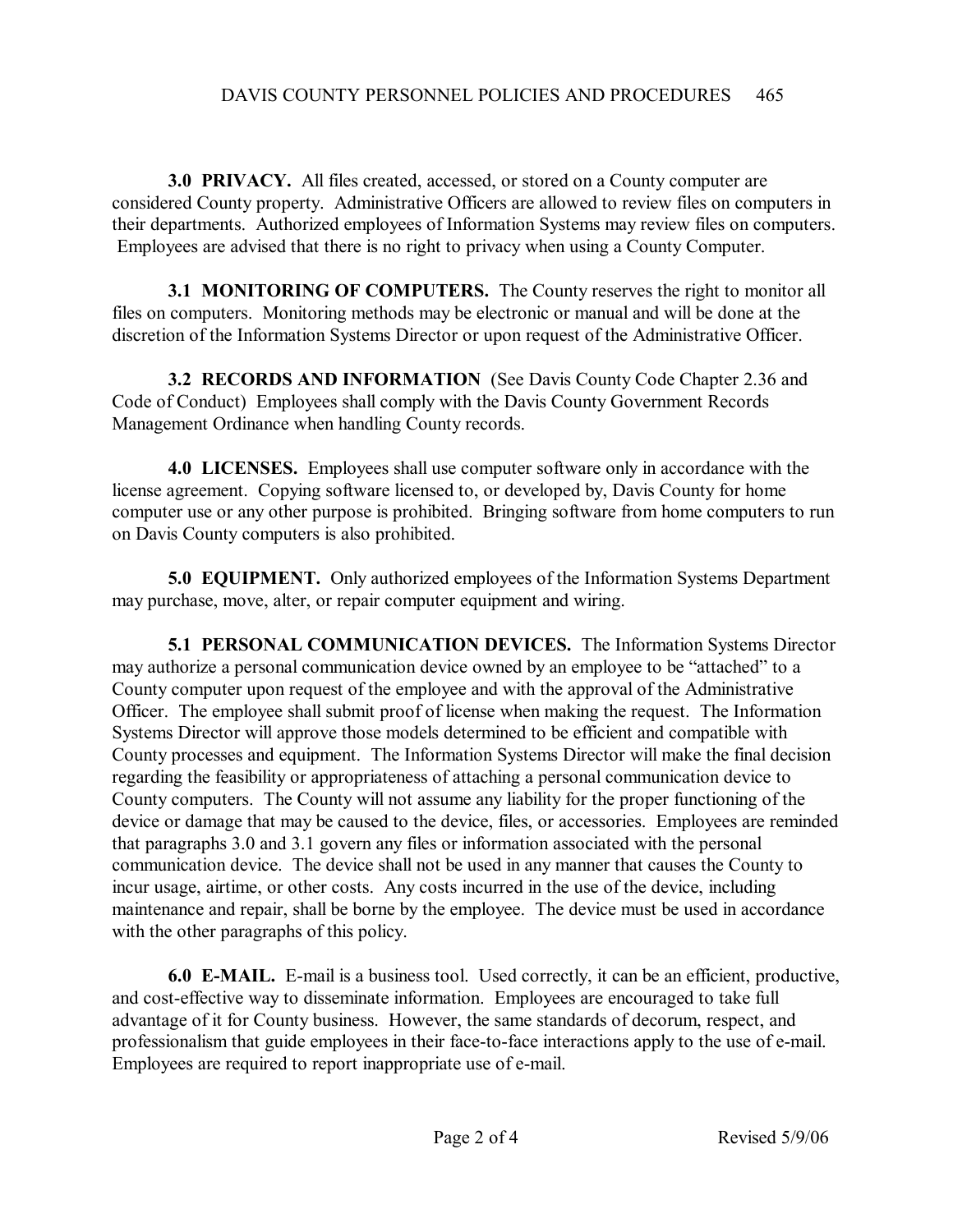## DAVIS COUNTY PERSONNEL POLICIES AND PROCEDURES 465

**6.1 VIRUSES.** Although County PCs are equipped with virus-checking software, caution should be practiced, especially when opening attachments received via e-mail. Employees who receive e-mail from unknown sources should not open the file and should contact Information Systems.

**6.2 PROHIBITED E-MAIL ACTIVITY.** The following examples of e-mail activity are prohibited and may result in disciplinary action:

- A. Accessing or trying to access, another's e-mail account;
- B. Obtaining or distributing, another's e-mail content;
- C. Using e-mail to harass, discriminate, or make defamatory comments;
- D. Using e-mail to make off-color jokes, or send offensive e-mail;
- E. Transmitting County records within, or outside, the County without authorization;
- F. Transmitting junk mail, chain letters, or soliciting for commercial, religious, charitable, or political causes;
- G. Any other practice which may be inimical to public service or County business.

**6.3 E-MAIL ETIQUETTE.** Appropriate e-mail etiquette is essential to maintaining a productive and professional work environment. E-mail can be widely, easily, and quickly disseminated; however; items and comments that would be embarrassing if they were in a newspaper or on a television newscast should not be sent by e-mail. Employees should consider the following before sending e-mail:

- A. Is any of the information unnecessary or inappropriate for the individual?
- B. Would the author take exception to, or be embarrassed by the information?
- C. Might the information be offensive to or misunderstood by the individual?
- D. Is the receiver likely to forward the information to individuals that should not have, or do not need the information?
- E. Could the attachments contain viruses?

If the answer to any of these questions is yes, the employee should not forward the information. Failure to follow these guidelines could result in misunderstandings, added work, or possible disciplinary action.

**6.4 SPAM.** Unsolicited messages or files sent to individuals, groups or organizations that have no prior relationship with the employee or County and are unrelated to County business are prohibited without authorization from a supervisor. Sending messages or files with the intent to cause harm or damage to the intended receiver is a violation of County policy and may result in disciplinary action.

**7.0 INTERNET.** Internet usage must be approved by the Administrative Officer. The Internet contains a great deal of potentially useful information as well as large amounts of information and services which may be inappropriate for county use. It is the responsibility of